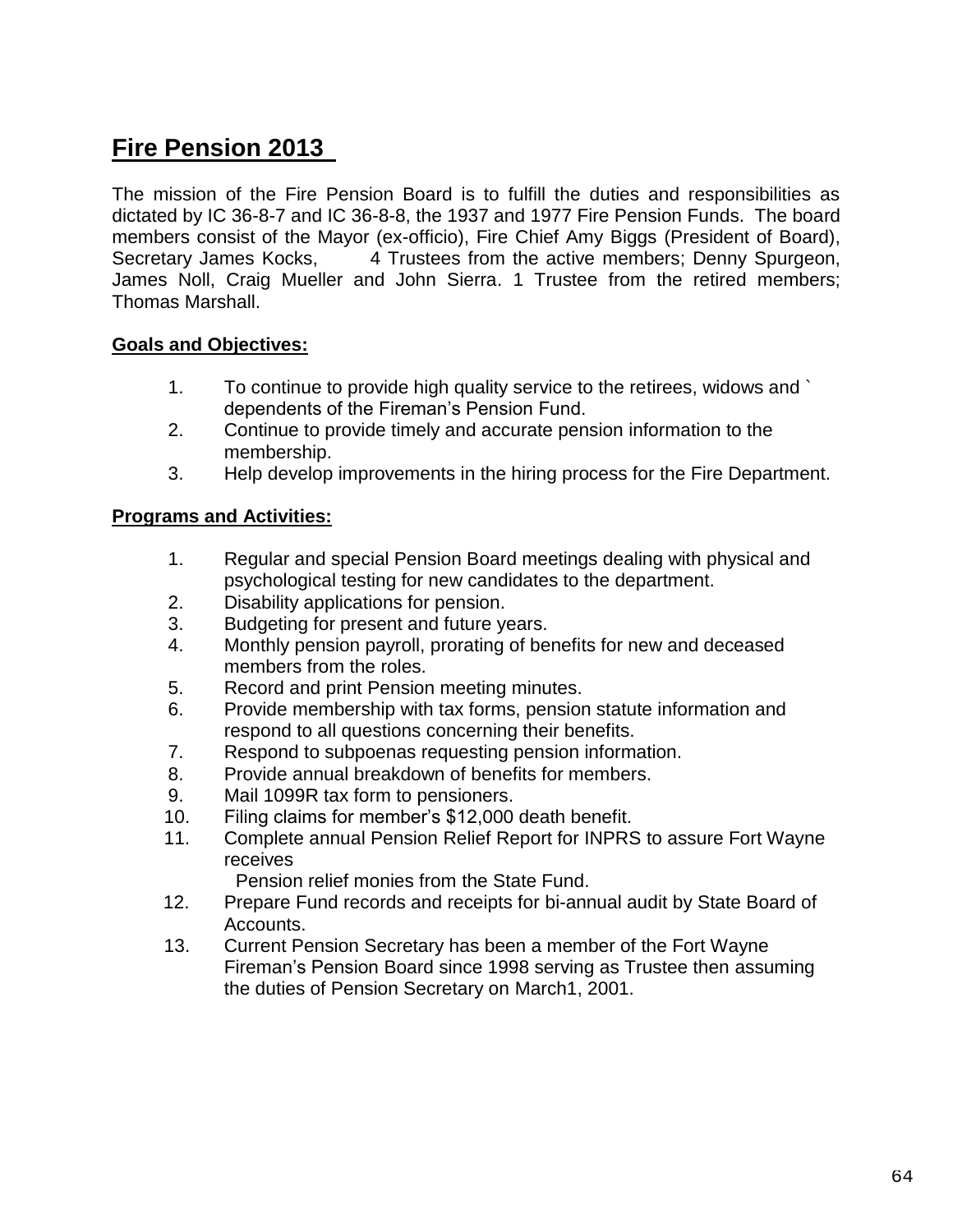# **Fire Pension 2013 - page 2**

### **Additional Information:**

There are two pension systems for Firefighters in the State dictated by statute; the 1937 Pension Acts and the 1977 Pension Acts. All 1937 pension members and 1937 members that accepted the "buy out offer" and converted to the 1977 pension acts are the City's financial responsibility.

The year of peak liability is expected to occur approximately 2015 and then decline at a steady rate.

### **The following breakdown is provided for your information:**

- \* There are currently 269 individuals on the City Fire Pension payroll as of July 27, 2012.
- \* 158 members are receiving service pensions and 24 of those converted from the 1937 to the 1977 pension acts.
- \* 24 members are on disability pensions.<br>\* There are 87 widows and dependents a
- \* There are 87 widows and dependents on the roles.<br>And momber of the 1937 Fund remains actively am
- One member of the 1937 Fund remains actively employed.
- \* There has been an average of 8 Retiree deaths each of the last 5 years.
- Pension relief monies from the state became a 100% reimbursement benefit to the City in 2009 due to HB 1001. These monies are distributed twice each year with the first payment in June and the second in September.